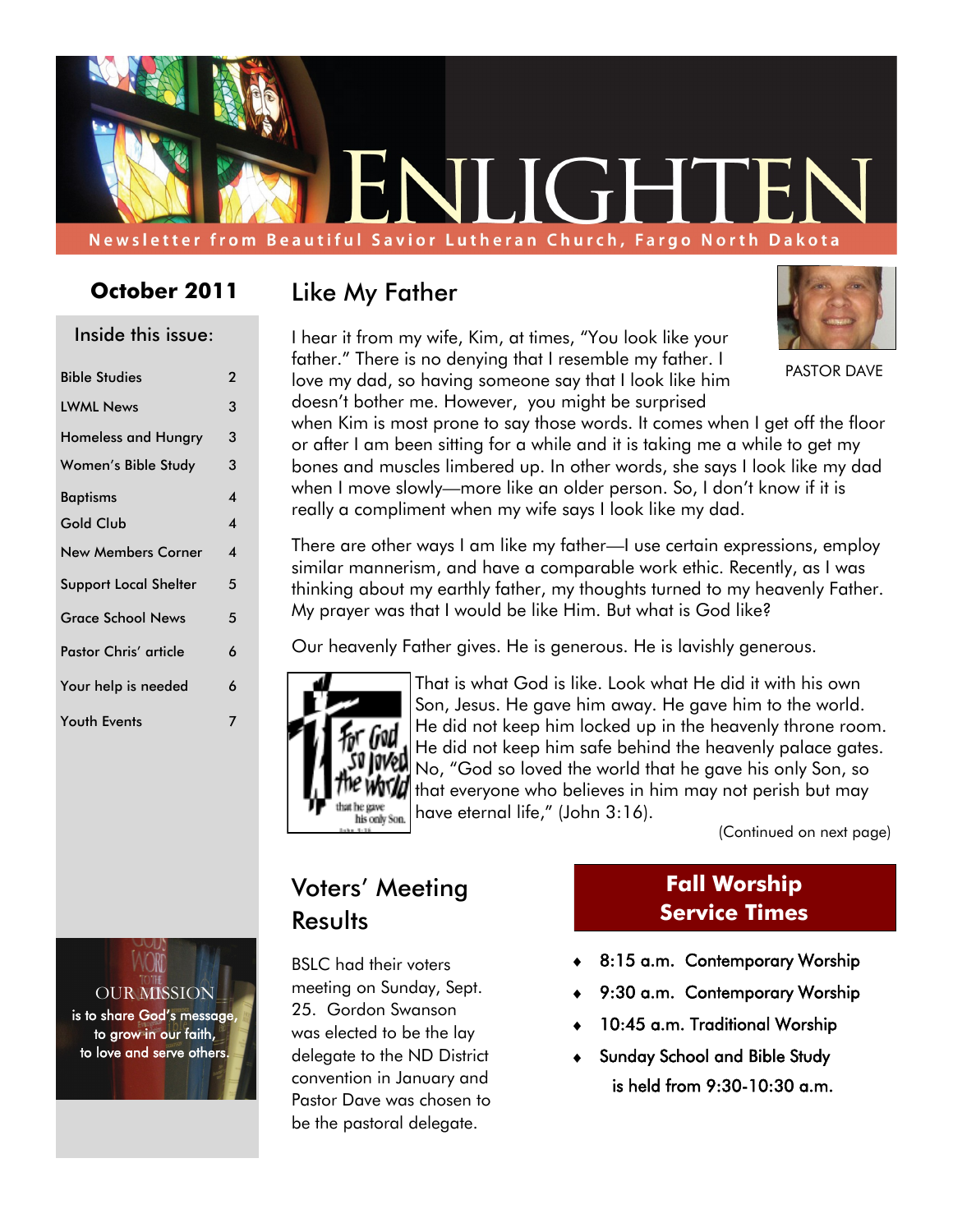#### Pastor Dave's Article—Continued

God generously gave. Because of the gift of His Son and our trust in Jesus, you and I receive the gift of being true children of God.

The LORD not only gives us spiritual blessings. In every other way, He also gives. James writes in his letter: "Every good present and every perfect gift comes from above, from the Father who made the sun, moon and stars," (James 1:17a).

We are about two months away from our national day of Thanksgiving. However, I believe that every day we should be thankful for all that God gives to us. Martin Luther says the same thing as he gives insight into the fourth petition of the Lord's Prayer:

#### Give us this day our daily bread

#### *What does this mean?*

God certainly gives daily bread to everyone without our prayers, even to all evil people, but we pray in this petition that God would lead us to realize this and to receive our daily bread with thanksgiving.

Our heavenly Father gives. He is generous. He is lavishly generous.

At the beginning of my article, I shared how I at times am like my earthly father. But my hope is that I become more like my heavenly Father.

There are numerous ways for me to imitate and with the power of the Holy Spirit strive to reflect what God is like. But one major way for me to be like my heavenly father is to also be a generous giver.

What about you? In what ways do you reflect the character and goodness of our heavenly Father?

I pray that you would think about how you are living your life now and consider how you may in even a greater way reflect God's kindness. May I also share some ways for you to express being a generous giver by:

- Your praise to God with other Christians in worship.
- Your time and abilities to your neighbors who are in need.
- Your offering to the congregation so that the work of God's kingdom among us may continue and expand.
- Your prayers for others, our country and people around the world.

May we all become more like our generous giving heavenly Father.



## Sunday Bible Study

"First Peter" From 9:30—10:20 a.m.

We continue to explore the letter of First Peter on Sundays. Join us as we learn how to live in a world where Christianity is often ridiculed and persecuted.

#### Discovery Class Mondays at 7 p.m.

We will be concluding our Discovery Class in October.

# Second Corinthians Bible Study

"Strength in Weakness" Tuesdays at 7 p.m.

Life is relational. We hope and hurt the most about relationships with people who matter to us. Should we tell the truth even if it hurts? Should we avoid confrontation? Should we share what is going on inside us even if it shows we are weak and struggling?

Second Corinthians is all about relationships—not perfect ones, but real ones. We invite you to attend this study and grow in your faith as we explore how - through Christ - our relationship with God and others can be strengthened.

# ENII IGHTEN

Page 2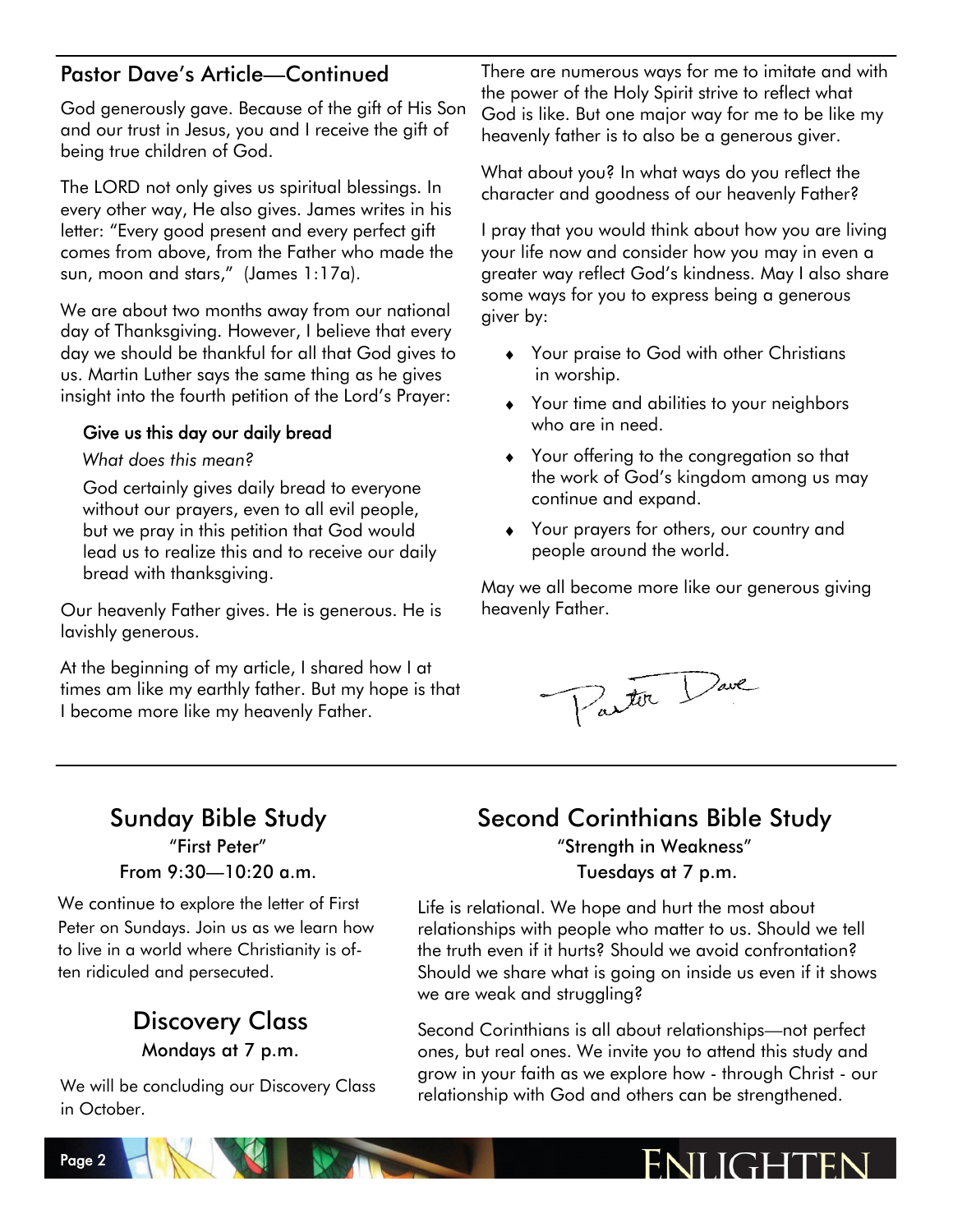### Homeless and Hungry

Your support of our youth is needed as our youth take part in Homeless and Hungry this month. Ways you can help are listed below.



- Sponsor someone who is participating in Homeless and Hungry – Each participant is asked to raise \$365, which is enough money to feed a homeless person for an entire year. Your commitment can range anywhere from \$5 to \$2,000. Please see Pastor Christ to sponsor our participants.
- Attend the all-city praise service from 7:30-9:30 p.m. Saturday, Oct. 15, at Bluestem.
- Bring canned and boxed food and other assorted items to church on Sunday, Oct. 16. All food will go toward local food pantries and homeless shelters in an effort to feed those who need it the most.
- Join us in our community food drive and community service project from 2:45-5 p.m. on Saturday and 12:30-2:30 p.m. on Sunday.
- ◆ Pray. Pray that God would bless our efforts to reach out to the homeless with the love of Christ and for the participants who will endure a hard 30 hours. Ask the Lord to change hearts and minds – that we might recognize all the blessings God gives to us, especially the gift of eternal life through Jesus Christ, our Lord. Ask that we might not only provide and share earthly

### Thursday Morning Women's Study "Beauty of Mentoring - Growing Through Change"



The women's morning bible study will begin မှာ<br><sub>Women's</sub> Thursday, Oct. 6. *"*The Beauty of Bible<br>Study Mentoring - Growing Through Change" will be the basis for the six-week study. We will meet every other Thursday at 9 a.m.

Change. It's the one changeless element of human life. Year-to-year, month-to-month, hour-to-hour- change is our constant companion. But so is the changeless Christ. In Him, we receive power to use the change in positive ways and to use our experiences with change as we mentor other Christian women who face changes we've already encountered. This study is designed to do both. Come for a time of fellowship and study of God's word. Cost of the material is \$4. Any questions, call or talk to Loretta Swanson (236-1891).

### LWML News

The LWML has two human care projects that we request help with at this time—we need prayer sponsors for confirmation students. Please talk to Mardi Schlichtmann if you would be able to pray for one student who is in confirmation and perhaps occasionally send them a card of encouragement or small gift, like candy or jewelry or a gift card. Our other project is "31 Days of Prayer" and is only in October since it is Clergy Appreciation Month. Please talk to Rhonda Hoge if you

would be willing to pray for our pastors one day in October and let them know that and how much you are thankful for them by sending them a card and/or small gift. The dates of October 9-30 are available. Thanks!



Our next meeting is at 7 p.m. on Thursday, October 13 at the church. We would still love to have more women join us in Bible fellowship and service. We will be planning the food drive and our fund-raiser dinner, "Potato Bar & Jello Fest" along with a Book and Bake Sale from 5-7 p.m. on Friday, November 18.



Fall Rally for our Eastern Zone will be held from 10 a.m. - 2 pm. on Saturday, Oct. 15 at Immanuel Lutheran Church in north Fargo with the theme

"Delighted to Share."A luncheon will be served, and Ken Bunge will speak about his work with Lutheran Bible Translators. Men and women are encouraged to attend.

### **Quilting**

There will be quilting from 9 a.m. to 3 p.m. on Oct. 13 and

27. Bring any sewing materials and fabric you can and your sewing machine, if possible. Haven't tried quilting? Here's your chance to see what it all entails! You are welcome to come for an hour or stay all day!

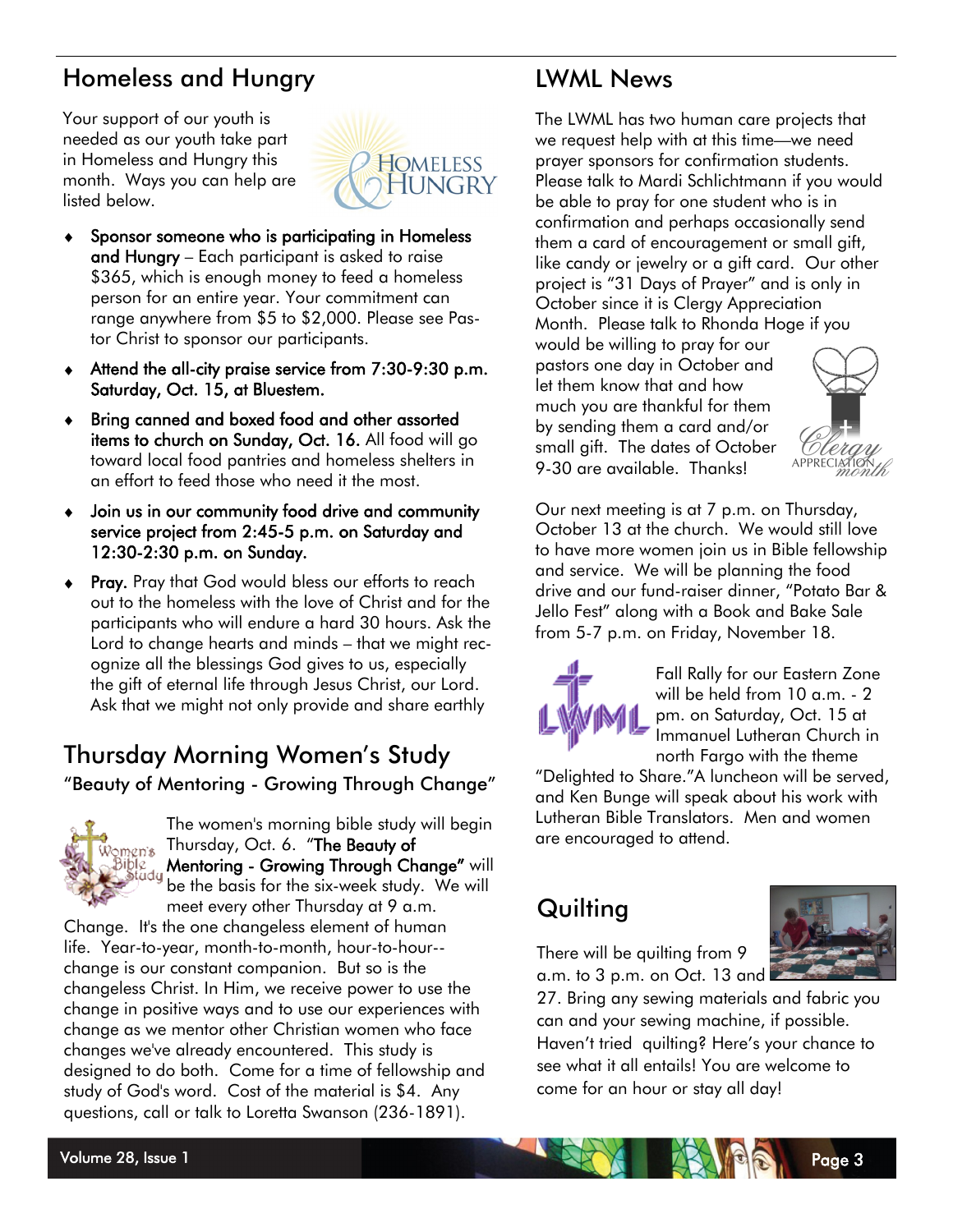#### Baptisms



Sept. 11 - Owen Craig Hashbarger, son of Craig and Sherri Hashbarger, who was born Aug. 3, 2011. His sponsors are Richard and Kay Ames.

Sept. 24 - Kinsley Grace Hoesel, daughter of Jeremy and Nicole Hoesel, who was born July 26, 2011. Her sponsors are Chad and Shelby Finch and Cody Petersen

Sept. 25 - Parker Riley Matthews, son of Chad Matthews and Leslie Thompson, who was born Nov. 2, 2010. His sponsors are Jason Thompson and Ashley Bruggaman.

Sept. 25 - Presley Payton Roller, daughter of Peter and Dawn Roller, who was born Aug. 21, 2011. Her sponsors were Jill Schinkle and Carter Schinkle.

### Gold Club Luncheon

Noon on Wednesday, Oct. 19

Our Gold Club potluck will be at noon on Wednesday, Oct. 19. If you are 55 or older and/or retired, please join us for a fun



lunch. Bring your favorite potluck dish to share with others and maybe the recipe too; you never know who might want to make it next time!

### BSLC Coffee Club

BSLC members continue to meet at 9 a.m. every Friday. It's a time for fellowship and getting to know other Beautiful Savior members. This is for both men and women of any age. If you



are free any Friday, please join us at Village Inn on the corner of 32nd Ave. South and 25th Street.

### New Member Corner

Welcome to our newest members!

- Aaron Moerke moved here to attend college and settled in Fargo. Our church is very much like his former church, St. John's of Oakes, where his mother is still a member. He enjoys playing games, watching movies, sports, music and family. Psalm 121 is his favorite Bible verse and it also was his dad's favorite. He is engaged to
- Tabitha Daschle. Tabitha has enjoyed attending church with Aaron and feels a sense of belonging at the LCMS churches and the welcoming atmosphere. She enjoys spending time with her sisters and loves to read. She likes the hope that John 14:3 gives her and is looking forward to getting married to Aaron here at BSCL next September.
- Aaron and Kim Steinke and their children Arianna, Caleb and Samuel who moved here from Missouri for Aaron's job with Verizon Wireless. They enjoy the warmth and welcoming people they experienced on their first visit and how similar BSLC is in worship style to their previous church and how it felt like they were meeting another group of family members. In their spare time, they like to canoe, camp, play games and help with church activities. Their favorite Bible verses are Num. 6:24-26 and Ecc. 12:13.
- Peter and Dawn Roller Jr. and their children Adria and newly baptized Presley moved here from Helena, MT. Dawn's job and her family brought them to Fargo. They liked how welcome BSLC made them feel and the location of our church. They enjoy camping, cooking and going to new places. Their favorite Bible verse is "Trust in the Lord with all your heart and lean not on your own understanding."

Be sure to introduce yourselves to all our new members and show them ways to get involved at our church.



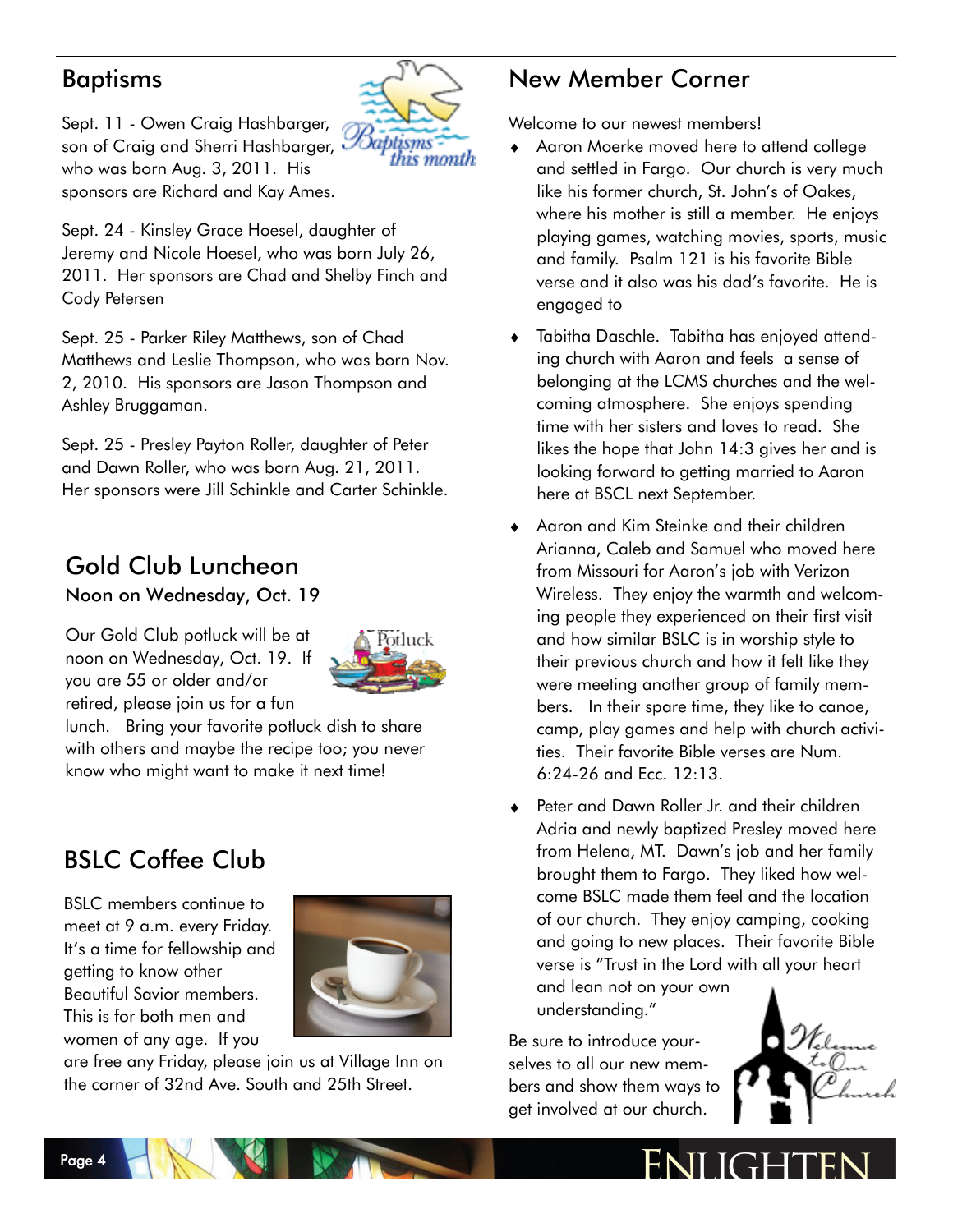### Help battle hunger by supporting local shelter

Jesus calls us to have mercy on those suffering around us, and Beautiful Savior is sponsoring a unique opportunity for acts of mercy in our community. All



families can help battle homelessness and its effects in the F-M area. On Sunday, many community resources are closed, and hunger becomes an issue. We need volunteers to prepare snacks and meals for residents at the Gladys Ray Shelter, 1519 First Ave. N in Fargo. Every week, we would like to provide – at minimum – one snack for the 36 residents of the shelter. If you would like to provide more in terms of a full meal, that also is encouraged. All food should be dropped off at 5:30 p.m. at the shelter or can be dropped off Sunday morning at the church. Sign up on the bulletin board located by the nursery or see Pastor Chris for more information.

#### Join Our Adult Choir Practice on Wednesdays at 7:30 p.m.



Through music, we are able to glorify God in a variety of styles. Through Christian hymns and Join the Choir... songs, we are also able to encourage one another. In September, the adult choir of

Beautiful Savior will begin rehearsals. We meet on Wednesdays from 7:30-8:30 p.m. at the church. Contact Ramsey Dahl, our director, at 237-9009 for more information. You may also just come to rehearsals.

#### District & Circuit Forum Saturday, Oct. 15 beginning at 1 p.m.

The District is sponsoring a special forum to discuss proposed changes to the District bylaws. All who are interested are invited to come. After that meeting, there will be a circuit forum.

### Grace Lutheran School News

Thank you for your support of the Jog-A-Thon (held on Sept. 16) and the Spaghetti Dinner (held on Sept.



24)! We're so blessed to call you partners in Christian Education here in Fargo-Moorhead. Our school is continuing to grow and make an impact on so many students, and the outstanding Christian education curriculum and dedicated teachers are creating the church leaders of tomorrow. We encourage you to check us out, even if you don't have students in our school – we have great things going on and would love to show everyone what we are doing!

We have a busy October as we finish the first quarter of the school year with Teachers' Conferences Oct. 20 – 21 and the Fall Carnival on Oct. 29. The PTL works hard to put on a wonderful event that is open to the public; we encourage you to plan on attending for games, prizes and fellowship! Mark your calendars to join us!



Have you visited with Mr. Krupski lately? He looks great, and is able to get more often now. While Mrs. Syverson is busy doing an awesome job leading the school for the 2011-2012 school year we'd love to keep Mr. Krupski busy with visitors and a chance to get "out and about" with friends. He is still very committed to the mission of Grace Lutheran School and will continue to attend events as he is able during his recovery! Please call the school (232-7747)to get his contact information.

Have you seen our new website? We've redesigned it to make finding information easier. Check us on at [www.gracelutheranschool.org.](http://www.gracelutheranschool.org) We'd love to hear your opinion regarding the site and welcome compliments and concerns! Email to [marketing@gracels.com](mailto:marketing@gracels.com) for suggestions.

Are you a GLS fan on Facebook yet? This is a great way to find out what is happening and check out pictures of current activities! We have many GLS alumni on the site, and they are sharing their stories of their time at GLS as well! Find us at [www.facebook.com/GraceLutheranSchoolFargo](http://www.facebook.com/GraceLutheranSchoolFargo)

We've got great things going at Grace and we'd love to share them with you!

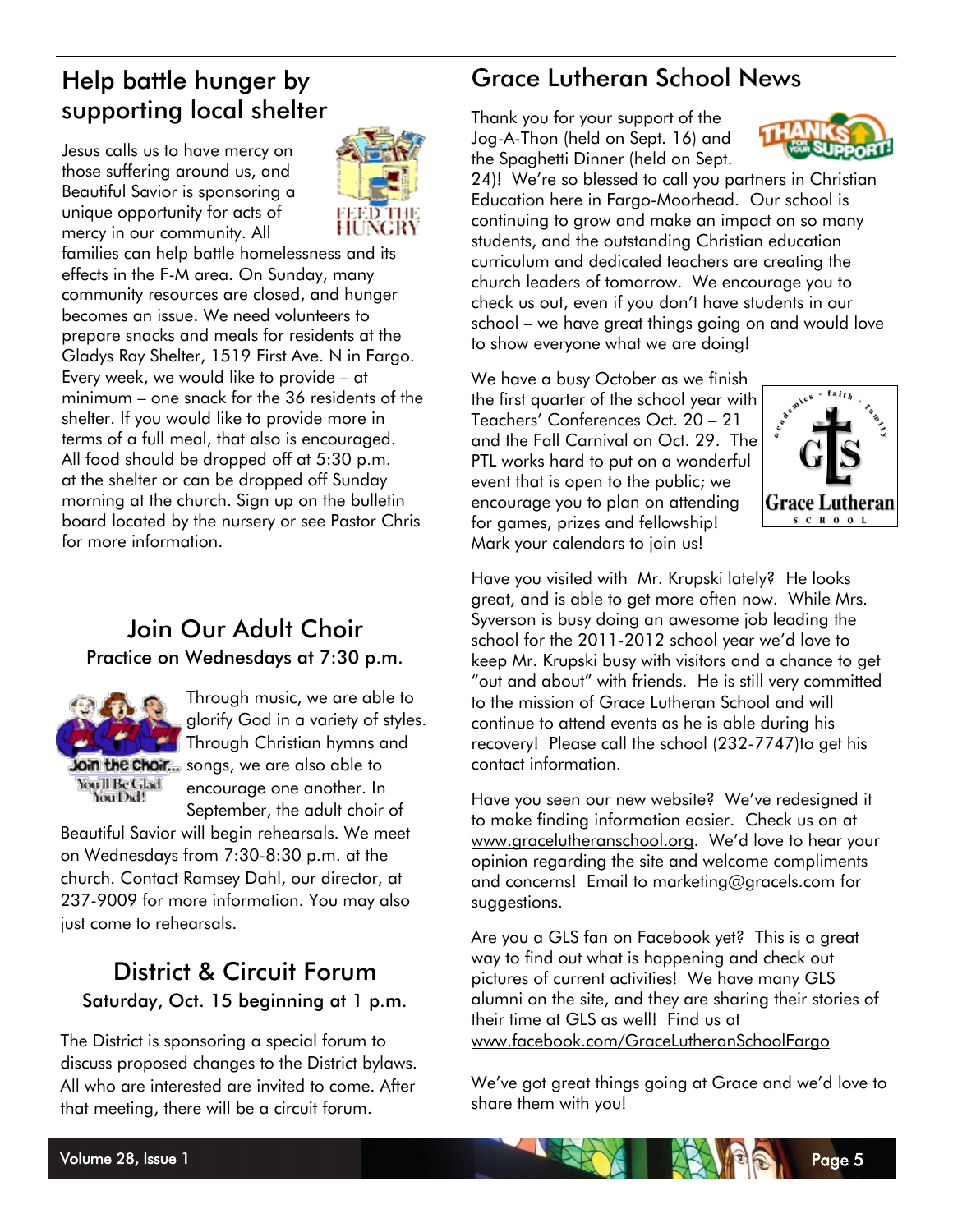### Reformation still a cause for celebrating the Gospel

Today, it's easy to make the general assumption that all theology is the same as long as Jesus is mentioned somehow. Our choice for a church home then can become all about externals, such as programs offered, fellowship, involvement, friend and family allegiance and other factors. That's not to say those things are bad. But the main criteria when seeking a church home must be faithfulness to the truth claims of God.



When Luther disseminated his 95 thesis to stir debate in the church nearly 500 years ago, it forever changed the landscape of theology. You might be tempted to think that event belongs relegated to the pages of history, but

Luther's bold act has never been more relevant. Luther saw problems in the theology of the day, problems that ultimately compromised the gospel message. Today, error and falsehood run rampant as well.

The main themes of the reformation still must drive our theology today. Those themes were grace alone, faith alone and Scripture alone – all of which pointed to Christ alone. God grants salvation to his people as a free gift through the suffering, death and resurrection of Jesus Christ. God works and forms faith in you through the Holy Scriptures, through baptism and through the Lord's Supper. These means speak God's living and active election to you, calling and keep you in faith through the power of the Holy Spirit.

We might appreciate all the friends we have in a certain church, its closeness to our home, the learning opportunities it provides our kids, the enrichment and activities and community church provides, but if the church does not preach Christ crucified, all those things are only temporal blessings that have blinded us to the one thing needful, and that is the pure and true Gospel.

But so much theology these days is not centered on Christ's Gospel but on self-help, self-actualization,



Pastor Chris

self-improvement with little or no mention of God working through the forgiveness of sins in Christ and the power of the Holy Spirit in the means of grace.

So much theology throws grace out the window and makes demands -- things that you must do so that God's salvation applies to you.

So much theology today seeks to reformulate what Scripture says. We have individuals, ruling bodies, books and ideas that have claimed the same authority as the Holy Scriptures, despite contradicting its message. Even worse, some churches have abandoned a Biblical worldview in favor of "scientific" reason and current concepts of what constitutes fairness and goodness.

We, like Luther, must see salvation as God's truth given to us, not a truth that we invent, improve, add on to or subtract from. Like the Bereans in Acts and many Christians before us, as we examine the Scriptures, we experience God's truth in Grace alone, faith alone, Scripture alone – all of which points to Christ alone. Church is not about what the church can do for you, it's about what God has done for you in Jesus Christ. Ultimately, it's not about you, it's about Him!

As we celebrate the reformation this month, our joy does not rest on Luther, but on the proclamation God did through Luther. The true Gospel cannot be snuffed out. It cannot be obliterated. It breaks through the darkness, offering us the hope and joy we truly need each and every day. Now that's something to celebrate!

Pactor Chris

### Are You Being Called to Help BSLC?

#### Nursery Volunteers

Page 6

Beautiful Savior seeks to offer a staffed nursery for the 8:30 and 10:45 services. However, we need 10 more volunteers to make that happen. Please talk to Pastor Chris if you can help.

#### Choir Piano Player

BSLC choir is looking for one or two people to assist with playing piano during their rehearsals and when they sing on Sundays. If you want to help out, talk to Ramsey Dahl, Pastor Dave or Pastor Chris.

Organist for Worship

BSLC is in need of extra people to play piano or organ during worship services if our regular people need to be gone. Talk to Pastor Dave or Pastor Chris for details.

# ENI IGHTEN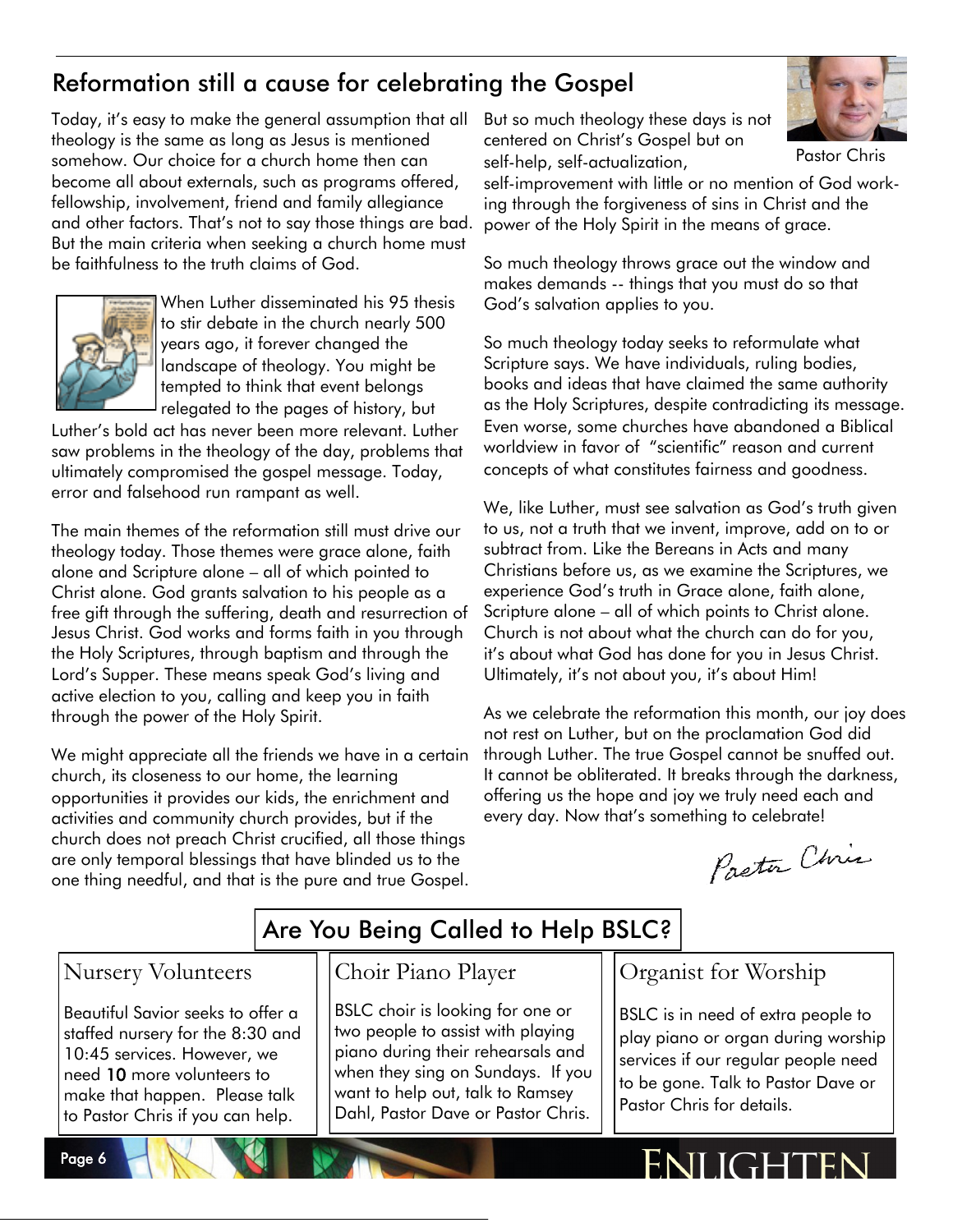### October Youth Events

#### Upcoming Bible Study Opportunities

Wednesday, Oct. 5, from 7:45-9 p.m. – Destination Unknown for grades 7-12 Wednesday, Oct. 12, from 7:45-9 p.m. – Youth Bible study for grades 7-12 Wednesday, Oct. 19, from 7:45-9 p.m. – Destination Unknown for grades 7-12 Wednesday, Oct. 26, from 7:45-9 p.m. – Youth Bible study for grades 7-12

#### Upcoming Fellowship Events

#### Thursday, Oct. 20, through Saturday, Oct. 22 – District Jr. High Gathering:

Join middle school students from across the state as we go "Into the Wild" for the district junior high youth gathering at the Doublewood in Bismarck. Activities include Bible time and devotional talks, concerts from Lost and Found and Tangled Blue, an evening at the YMCA, and much more. Registration forms are available from Pastor Chris or at www.ndyouthonfire.org. Those in high school may attend as teen counselors. Cost is \$140, but the church will pay half of your registration costs. Registration deadline is Friday, Oct. 7.

Friday, Oct. 28 – Haunted Corn Maze: All students from six through twelfth grade are invited for cider, treats and Bible study, along with venturing to the Haunted Corn Maze, located 10 miles south of Moorhead on Highway 75. Meet at the church at 6:30 p.m. We will return around 9:30. Cost is \$15. Please fill out a form and see Pastor Chris for more information.

Saturday, Oct. 29 – Fall Bonfire and Party: All senior high are invited for treats, games and a roaring ―bonfire‖ from 7-9:45 p.m. at the Schlichtmann home, 3912 21st St. S. Bring a snack to share for a night of fellowship.

Monday, Oct. 31 – Trunk or Treat: All kids from the congregation and their families are invited to come to church Halloween night from 6-8 p.m. for beautiful Savior's second annual Trunk or Treat. For those from preschool in fifth grade, come show off your costume and grab some treats in a fun, safe environment. For those in sixth grade through twelfth grade, we need you to decorate your car trunk and hand out candy. There are several prizes, including gift cards for best costume (sixth grade and up), best car decoration and best treats. Join us for this event!



Saturday and Sunday, Oct. 15-16 – Homeless and Hungry: All youth and their families can take a stand against homelessness in the area by participating in Homeless and Hungry. Participants are asked to fast, raise money, sleep outside on the church lot in a cardboard box and do service events in the community. The event starts at noon on Saturday, Oct. 15, and ends around 6:45 p.m. Sunday, Oct. 16. Get registration packets outside Room 101 and sign up at homelessandhungry.org to participate

There are other ways to get involved in Homeless and Hungry, too.

- Sponsor someone who is participating in Homeless and Hungry Each participant is asked to raise \$365, which is enough money to feed a homeless person for an entire year. Your commitment can range anywhere from \$5 to \$2,000. Please see Pastor Christ to sponsor our participants.
- Attend the all-city praise service from 7:30-9:30 p.m. Saturday, Oct. 15, at Bluestem.
- Bring canned and boxed food and other assorted items to church on Sunday, Oct. 16. All food will go toward local food pantries and homeless shelters in an effort to feed those who need it the most.
- Join us in our community food drive and community service project from 2:45-5 p.m. on Saturday and 12:30-2:30 p.m. on Sunday.
- ◆ Pray. Pray that God would bless our efforts to reach out to the homeless with the love of Christ and for the participants who will endure a hard 30 hours. Ask the Lord to change hearts and minds – that we might recognize all the blessings God gives to us, especially the gift of eternal life through Jesus Christ, our Lord. Ask that we might not only provide and share earthly blessings, but that we would share eternal blessings with those whom we encounter.